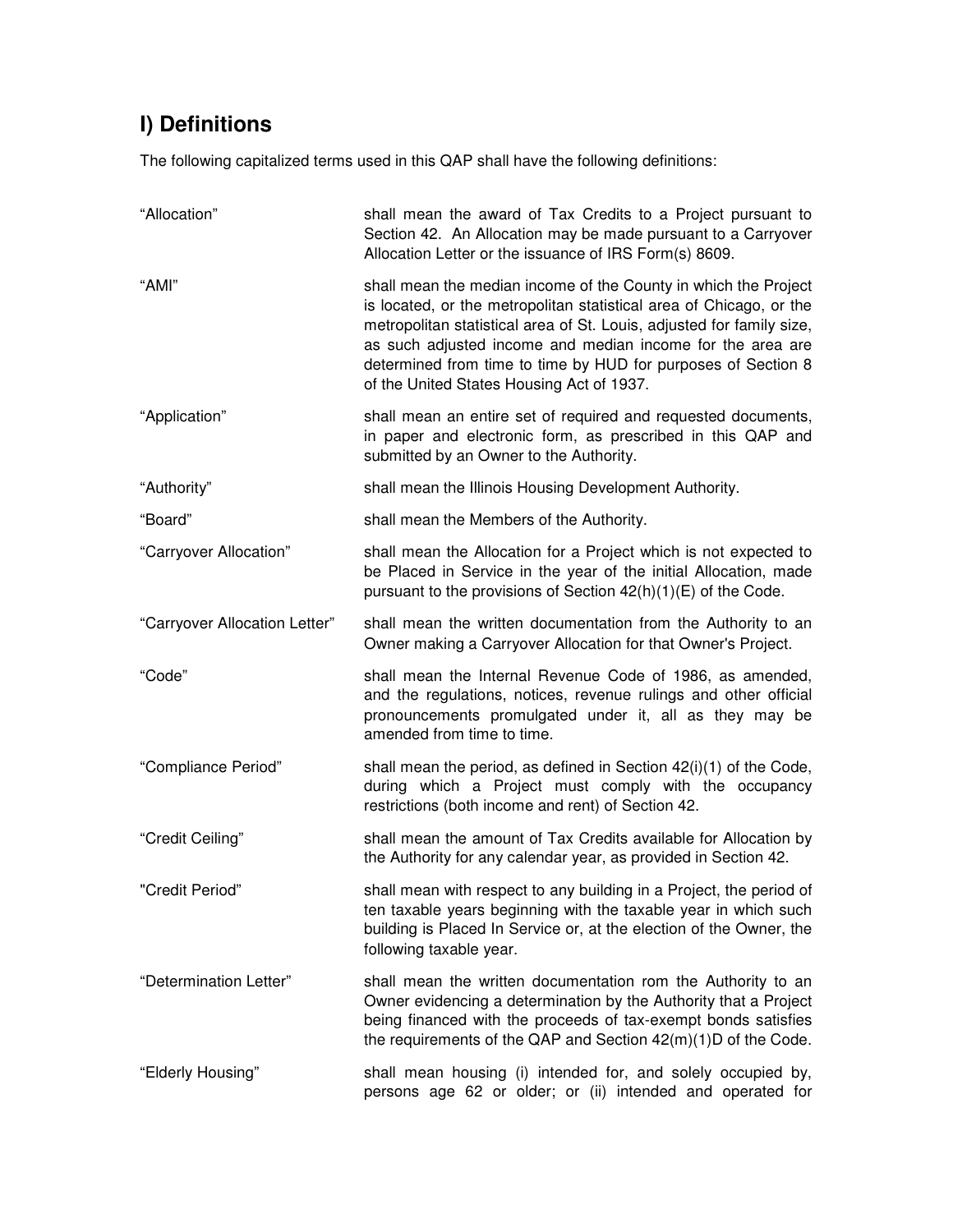occupancy by at least one person age 55 years or older per unit, and at least 80% of units within the Project are so occupied, when such housing also provides "Elderly Services," as defined herein; or (iii) provided for under any state or federal program that HUD has determined is specifically designed and operated to assist elderly persons (as defined in the state or federal program).

- "Elderly Services" shall mean two or more of the following: social and recreational programs, continuing education, information and counseling, recreation, homemaker, outside maintenance and referral services, an accessible physical environment, emergency and preventive health care programs, congregate dining facilities, transportation to facilitate access to social services and facilities available to them.
- "Extended Use Agreement" shall mean the Tax Credit documentation executed by and between the Authority and the Owner, which is binding upon the Owner and all successors to the Owner, and which requires that the Project comply with the requirements of Section 42, the QAP, the Application and the Authority.
- "Extended Use Period" shall mean the period during which a Project must comply with the occupancy restrictions (both income and rent) of Section 42, given an Owner's election or indication on the Application, as set forth in the Extended Use Agreement and as defined in and subject to the requirements, terms and conditions set forth in Section 42(h)(6)(D).
- "Extremely Low Income" shall mean a household income that falls between 15% and 30% of the AMI for the area in which a Project is located.

"HUD" shall mean the United States Department of Housing and Urban Development

- "Identity of Interest" shall mean the existence of any of the following conditions:
	- When one or more of the officers, directors, stockholders, members, or partners of the Owner is also an officer, director, stockholder, member, or partner of any other Participant:
	- When any officer, director, stockholder, member or partner of the Owner has any financial interest whatsoever in any other Participant;
	- When any Participant advances any funds to the Owner;
	- When any Participant provides and pays, on behalf of the Owner, the cost of any architectural services or engineering services other than those of a surveyor, general superintendent, or engineer employed by any other Participant in connection with its obligations under its contract with the Owner;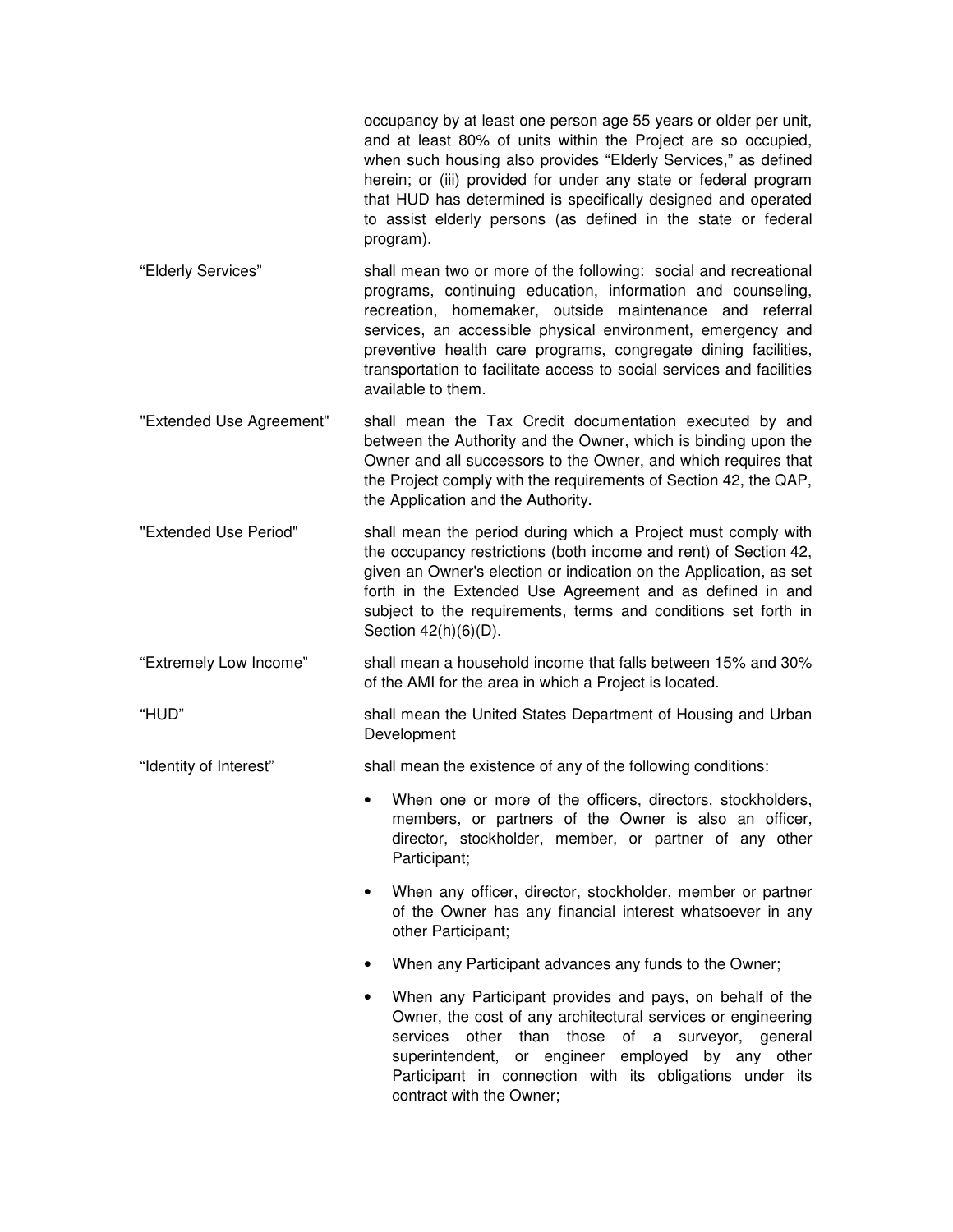|                                             | • When any Participant takes stock or any interest in the<br>Owner entity as part of the consideration to be paid him/her;                                                                                                                                                                                                                                                                                                                                                                                                                                                |
|---------------------------------------------|---------------------------------------------------------------------------------------------------------------------------------------------------------------------------------------------------------------------------------------------------------------------------------------------------------------------------------------------------------------------------------------------------------------------------------------------------------------------------------------------------------------------------------------------------------------------------|
| "IRS"                                       | shall mean the Internal Revenue Service                                                                                                                                                                                                                                                                                                                                                                                                                                                                                                                                   |
| "Low Income"                                | shall mean a household income that is less than or equal to 60%<br>of the AMI for the area in which a Project is located.                                                                                                                                                                                                                                                                                                                                                                                                                                                 |
| "Material Participation"                    | shall mean the regular, continuous and substantial involvement<br>in the operation of the development throughout the Compliance<br>Period, as defined in Section 469(h) of the Code and the<br>regulations promulgated under the Code, codified at 26 CFR §<br>1.469-5T.                                                                                                                                                                                                                                                                                                  |
| "Owner"                                     | shall mean the duly formed, validly existing single purpose entity<br>that owns or will own the Project and that has applied for Tax<br>Credits pursuant to this QAP. The Owner includes all individuals<br>and entities of which the ownership entity is comprised. From<br>time to time the Authority may refer to the term "Sponsor" in<br>connection with the ownership of, or in connection with an<br>Application for, a Project. The term "Sponsor" shall mean a duly<br>formed, validly existing entity that has created or controls the<br>Owner of the Project. |
| "Participants"                              | shall mean the members of the development team, including<br>Owner, general contractor, architect, property manager,<br>consultants, and syndicators proposed to be involved with the<br>Project.                                                                                                                                                                                                                                                                                                                                                                         |
| "Placed in Service"                         | shall have the following meaning, based on the Project type:                                                                                                                                                                                                                                                                                                                                                                                                                                                                                                              |
|                                             | New construction Projects: A building is determined to be<br>Placed in Service when the first unit is ready for occupancy.                                                                                                                                                                                                                                                                                                                                                                                                                                                |
|                                             | Rehabilitation Projects: The Placed in Service date for a<br>rehabilitation building is the date established by the Owner at the<br>end of any 24-month period within which the Tax Credit<br>rehabilitation expenditure threshold (the greater of \$3,000 per<br>Low Income unit or 10 percent of acquisition cost) has been<br>satisfied.                                                                                                                                                                                                                               |
|                                             | Acquisition Projects: An existing building is normally Placed in<br>Service upon it acquisition. However, if the building is not in<br>habitable condition, it will not be Placed in Service until restored.<br>Note, however, that even though an occupied building is Placed<br>in Service when it is acquired, its Credit Period cannot begin until<br>the beginning of the Credit Period for the related rehabilitation<br>expenditures.                                                                                                                              |
| "Preliminary Site and Market<br>Assessment" | shall mean an entire set of required and requested documents<br>for a site and market review, in paper and electronic form, as<br>prescribed in this QAP and submitted by an Owner to the<br>Authority.                                                                                                                                                                                                                                                                                                                                                                   |